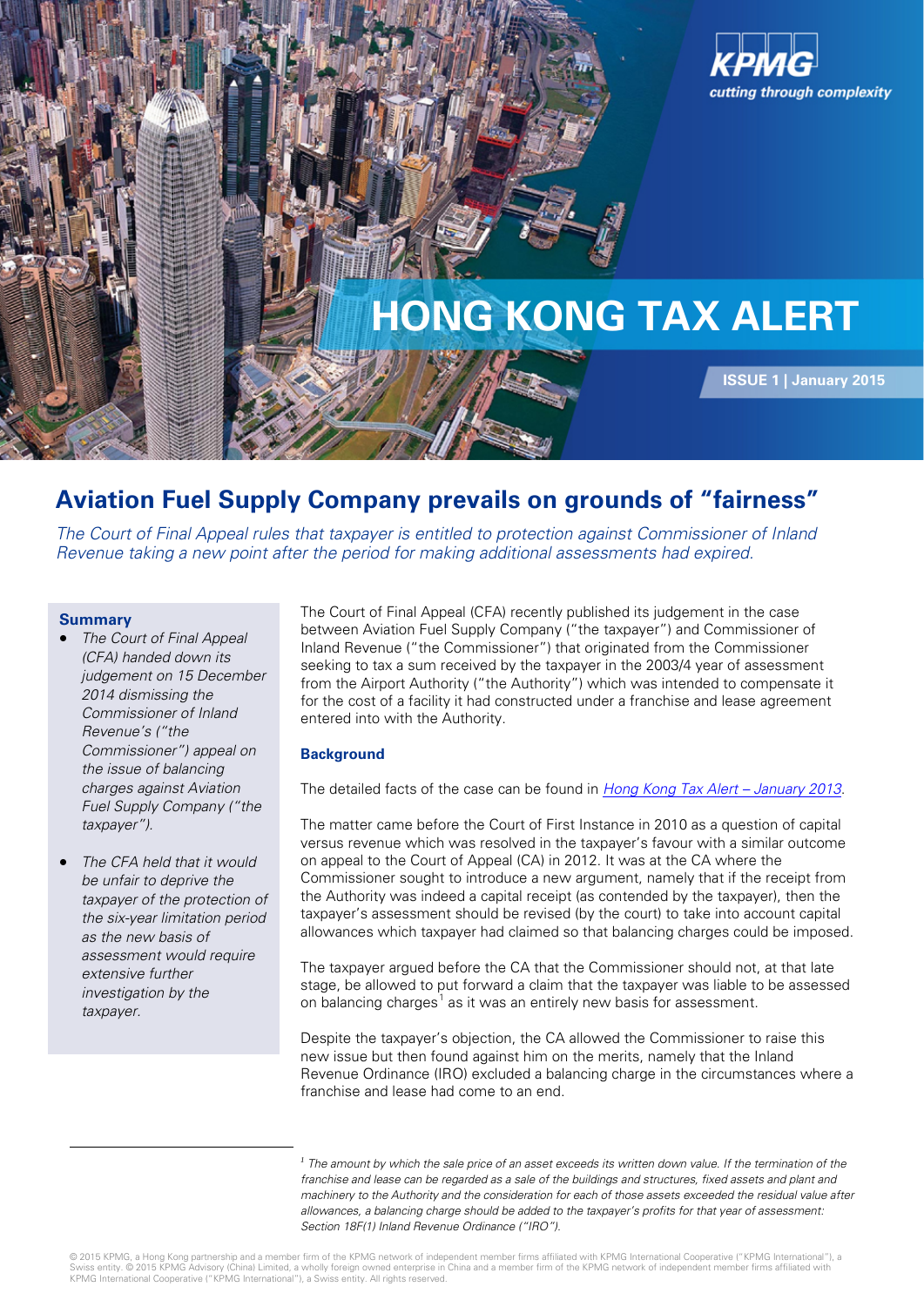#### **Timeline**

• [Appeal leapfrogged to the](http://www.kpmg.com/CN/en/IssuesAndInsights/ArticlesPublications/Newsletters/Tax-alert/Documents/tax-alert-1309-16-Court-of-Final-Appeal-AFSC-Braitrim-v3.pdf)  Court of First Instance (CFI) under Section 67 of the Inland Revenue Ordinance (IRO). By a judgement dated 8 July 2011, the CFI allowed the taxpayer's appeal.

• The Commissioner of Inland Revenue (CIR) appealed to the Court of Appeal (CA) on two alternative grounds:

- (1) the payment was of revenue nature; or (2) balancing charges be brought into account if the payment were a capital receipt.
- The CA allowed the Commissioner to raise the issue regarding balancing charges but dismissed the appeal on 4 December 2012.
- The Commissioner appealed to the CFA on the issue of balancing charges.
- On 15 December 2014, the CFA handed down its judgement dismissing the Commissioner's appeal.

The Commissioner appealed to the CFA, having dispensed with the argument that the sum in question was revenue in nature and therefore subject to taxation (for further background information regarding the appeal see  $Hong Kong Tax$  Alert – September 2013). The CFA was called upon, therefore, to consider just two issues:

- 1. Should the Commissioner have been allowed to raise the issue of a balancing charge in the CA having not raised it previously?
- 2. Whether the sum received from the Authority attracted balancing charges?

## **The decision**

1. The CA had jurisdiction to make revised assessments but was under a duty to act fairly. The question was, therefore, whether it was fair for the CA to entertain the Commissioner's submission and the Commissioner would need to demonstrate that this was the case.

The CFA held that it would be unfair to deprive the taxpayer of the protection of the six-year limitation period as the new basis of assessment would require extensive further investigation by the taxpayer. Consequently the CA should not have entertained the Commissioner's application for a variance of assessment and the appeal was therefore dismissed on this procedural ground.

2. It was unnecessary, in light of the above, for the CFA to decide whether the CA was correct in asserting that no balancing charge was payable. The Commissioner had, however, invited the court to express an opinion as he considered the CA's decision to be incorrect with consequent ramifications for the assessing practice of the Inland Revenue Department.

The CFA then opined that the CA had been wrong in law with the application of the rules relating to the clawback of capital allowances in two respects:

- The rules preventing a *clawback* from applying on a succession to a business could only apply where the succession occurred other than through a sale;
- The succession rules in any case only applied to plant and machinery allowances, and could not apply to commercial buildings or prescribed fixed assets.

#### **Discussion: Right to introduce new arguments**

Section 67(7) of the IRO gives the courts the right to "make any assessment which the Commissioner was empowered to make at the time he determined the assessment, or direct the Commissioner to make such an assessment."

In Mok Tsze Fung v CIR [1962] HKLR 258, it was held that the Commissioners duty "is to review and revise the assessment and this... requires him to perform an original and administrative, not an appellate and judicial, function of considering what the proper assessment should be. He acts de novo, putting himself in the place of the assessor, and forms, as it were, a second opinion in substitution for the opinion of the assessor."

Consequently, the court was able to take on new arguments where it was appropriate to do so, but in doing so it had to act fairly. Following the guidance in CIR v V H Farnsworth Ltd [1984] NZLR 428, the court considered whether it would be fair to allow a new line of argument to be put where the standard time limit for issuing a new assessment had elapsed. The Court considered that the main purpose of the protection was to prevent the taxpayer from needing to investigate records that had receded more than six years into the past. It was for the Commissioner to satisfy the Court that the taxpayer would not be deprived of this protection.

In the case of the capital allowances under contention, the CFA considered that further investigation would be needed on the assumption that some depreciation had taken place and that some of the consideration would need to be allocated to the value of the lease and the monopoly business. For this reason they dismissed the appeal.